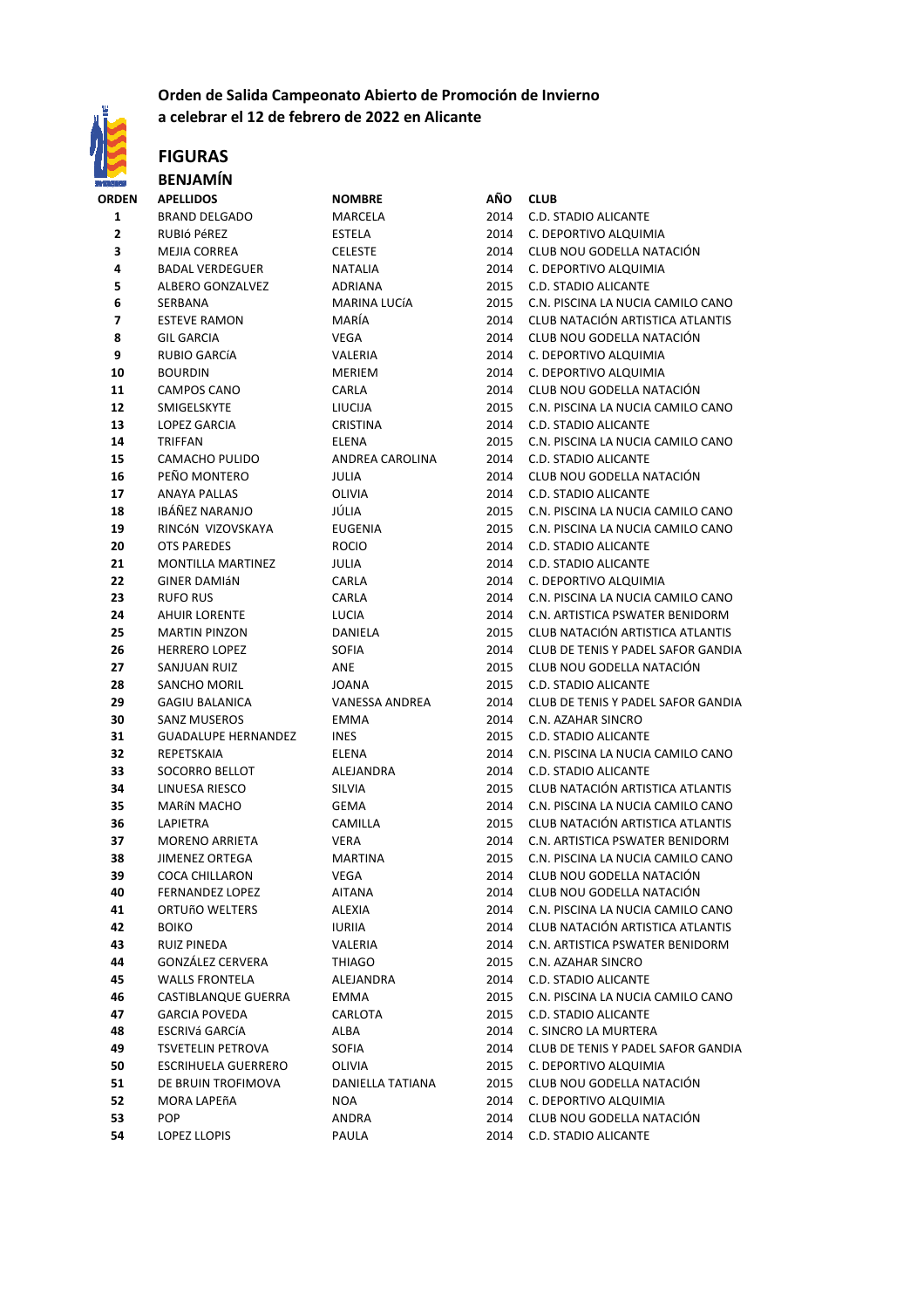|                              | <b>PREALEVIN</b>             |                          |              |                                                                      |
|------------------------------|------------------------------|--------------------------|--------------|----------------------------------------------------------------------|
| ORDEN                        | <b>APELLIDOS</b>             | <b>NOMBRE</b>            | AÑO          | <b>CLUB</b>                                                          |
| 1                            | DOMÍNGUEZ GUERRERO           | <b>PATRICIA</b>          | 2013         | C.N. ARTISTICA PSWATER BENIDORM                                      |
| 2                            | RIBOT HERNÁNDEZ              | <b>SOFÍA</b>             | 2012         | C.N. PISCINA LA NUCIA CAMILO CANO                                    |
| 3                            | <b>VICENT POUS</b>           | <b>AITANA</b>            | 2013         | C. SINCRO LA MURTERA                                                 |
| 4                            | REPETSKAIA                   | <b>ELVIRA</b>            | 2012         | C.N. PISCINA LA NUCIA CAMILO CANO                                    |
| 5                            | <b>GARCIA MARTINEZ</b>       | CARMEN                   | 2012         | CLUB NATACIÓN ARTISTICA ATLANTIS                                     |
| 6                            | PEIRO CATALA                 | <b>EVA</b>               | 2012         | C. SINCRO LA MURTERA                                                 |
| 7                            | VERA MUÑOZ                   | <b>INES</b>              | 2012         | C.N. AZAHAR SINCRO                                                   |
| 8                            | PEIRO CATALA                 | <b>MIREIA</b>            | 2012         | C. SINCRO LA MURTERA                                                 |
| 9                            | CAZORLA LUKMANOVA            | SOFIA CELESTE            | 2012         | C.D. STADIO ALICANTE                                                 |
| 10                           | <b>HACIOGLU</b>              | MELEK                    | 2013         | C.N. AZAHAR SINCRO                                                   |
| 11                           | <b>CEBRIAN LAZARO</b>        | VEGA                     | 2012         | CLUB NATACION ACUATICO MORVEDRE SAGUNTO                              |
| 12                           | RODRÍGUEZ                    | SOFÍA                    | 2013         | C.N. ARTISTICA PSWATER BENIDORM                                      |
| 13                           | <b>HERRERO PALANQUES</b>     | ASIER                    | 2013         | CLUB NATACION ACUATICO MORVEDRE SAGUNTO                              |
| 14                           | SORIANO GARCIA               | GOYA                     | 2013         | C.D. STADIO ALICANTE                                                 |
| 15                           | ROMERO NIETO                 | ANGELA                   | 2012         | C.N. ARTISTICA PSWATER BENIDORM                                      |
| 16                           | JUAN GAUBERT                 | <b>MARTINA</b>           | 2013         | C.D. STADIO ALICANTE                                                 |
| 17                           | PAREDES MEDINA               | LUCÍA                    | 2013         | C.N. AZAHAR SINCRO                                                   |
| 18                           | MARIA CUCULEANU              | RALUCA                   | 2013         | C.N. PISCINA LA NUCIA CAMILO CANO                                    |
| 19                           | LOPEZ MARTIN                 | <b>ELSA</b>              | 2012         | C.N. AZAHAR SINCRO                                                   |
| 20                           | HERNÁNDEZ SUÁREZ             | <b>AHINARA</b>           | 2012         | C.N. AZAHAR SINCRO                                                   |
| 21                           | <b>MEDINA MUÑOZ</b>          | MAR                      | 2013         | C.N. PISCINA LA NUCIA CAMILO CANO                                    |
| 22                           | SANCHEZ ROMAN                | PAULA                    | 2012         | CLUB DE TENIS Y PADEL SAFOR GANDIA                                   |
| 23                           | MASCARELL ESTRUCH            | ALEXANDRA                | 2013         | C. SINCRO LA MURTERA                                                 |
| 24                           | ROMALDE SASTRE               | <b>IRIA</b>              | 2012         | CLUB DE TENIS Y PADEL SAFOR GANDIA                                   |
| 25                           | <b>MUÑOZ ESTRUCH</b>         | <b>EMMA</b>              | 2013         | C. SINCRO LA MURTERA                                                 |
| 26                           | <b>CUADRADO VILLANUEVA</b>   | CARLA                    | 2012         | CLUB NOU GODELLA NATACIÓN                                            |
| 27                           | <b>PURTAN</b>                | <b>KEISSY ALEXANDRA</b>  | 2013         | C.N. AZAHAR SINCRO                                                   |
| 28                           | <b>CHAVEZ FERRI</b>          | SARA                     | 2012         | CLUB NOU GODELLA NATACIÓN                                            |
| 29                           | <b>MOLINA SALVAT</b>         | OLAIA                    | 2013         | C.N. AZAHAR SINCRO                                                   |
| 30                           | <b>ISHCHENKO</b>             | <b>NONNA</b>             | 2012         | CLUB NATACIÓN ARTISTICA ATLANTIS                                     |
| 31                           | COY GONZÁLEZ                 | LUCÍA                    | 2013         | C.N. AZAHAR SINCRO                                                   |
| 32                           | SALINAS ESTRUCH              | NEREA                    | 2013         | C. SINCRO LA MURTERA                                                 |
| 33                           | ANGUIS VALENCIA              | <b>ROCIO</b>             | 2012         | CLUB NOU GODELLA NATACIÓN                                            |
| 34                           | DOMINGUEZ FORERO             | AITANA HELENA            | 2013         | C.N. ARTISTICA PSWATER BENIDORM                                      |
| 35                           | <b>IBAÑEZ SIKORSKA</b>       | LIDIA                    | 2012         | CLUB NOU GODELLA NATACIÓN                                            |
| 36                           | <b>MOLLAR SOTO</b>           | <b>CLARA</b>             | 2012         | C.N. AZAHAR SINCRO                                                   |
| 37                           | LLORENTE BAEZA               | LEIRE                    | 2013         | C.D. STADIO ALICANTE                                                 |
| 38                           | CHAVARRIAS GARCÍA            | <b>NAIA</b>              | 2012         | ACQUA SINCRO CLUB NATACIÓN ARTÍSTICA EL PUIG                         |
| 39                           | <b>TORRENT FERRUS</b>        | LAIA                     | 2012         | C.N. AZAHAR SINCRO                                                   |
| 40                           | <b>FELIS RIOJA</b>           | <b>MARTINA</b>           | 2012         | CLUB NOU GODELLA NATACIÓN                                            |
| 41                           | PIERO SANCHIS                | PAULA                    | 2012         | C. SINCRO LA MURTERA                                                 |
| 42                           | <b>MARTÍNEZ MALLOL</b>       | NOA                      | 2012         | C.N. AZAHAR SINCRO                                                   |
| 43                           | <b>FOMINA</b>                | KRISTINA                 | 2012         | C.D. STADIO ALICANTE                                                 |
| 44                           | <b>CAGIGAS MARTINEZ</b>      | <b>CELIA</b>             | 2012         | CLUB NOU GODELLA NATACIÓN                                            |
|                              | <b>ALEVÍN</b>                |                          |              |                                                                      |
|                              |                              |                          |              |                                                                      |
| ORDEN                        | <b>APELLIDOS</b>             | <b>NOMBRE</b>            | AÑO          | <b>CLUB</b>                                                          |
| 1                            | RIPOLL PALOMINO              | ÁGUEDA                   | 2010         | C.N. ARTISTICA PSWATER BENIDORM                                      |
| $\mathbf{2}$                 | <b>SANTOS TRIGUEROS</b>      | <b>AITANA</b>            | 2010         | C.N. ARTISTICA PSWATER BENIDORM                                      |
| 3                            | <b>GARCÍA SAN PABLO</b>      | MARÍA                    | 2011         | C. SINCRO LA MURTERA<br>ACQUA SINCRO CLUB NATACIÓN ARTÍSTICA EL PUIG |
| 4                            | SORIANO VALERO               | PAULA                    | 2011         |                                                                      |
| 5                            | <b>GALIANA GARCÍA</b><br>GAL | <b>BEATRIZ</b>           | 2011         | C.N. ARTISTICA PSWATER BENIDORM                                      |
| 6<br>$\overline{\mathbf{z}}$ | TOMCZYK MICHALSKA            | ALEXIA<br><b>NATALIA</b> | 2010<br>2010 | C.N. AZAHAR SINCRO<br>C. DEPORTIVO ALQUIMIA                          |
| 8                            | <b>GALIANO ESCRIVA</b>       | <b>JOANA</b>             | 2010         | C. SINCRO LA MURTERA                                                 |
| 9                            | LATERZA YAGUAL               | SOFIA VALENTINA          | 2011         | CLUB NATACIÓN ARTISTICA ATLANTIS                                     |
| 10                           | MARABESE LOPEZ               | <b>FLAVIA</b>            | 2011         | CLUB NOU GODELLA NATACIÓN                                            |
| 11                           | LEVY ROJAS                   | LUCÍA MARINA             | 2011         | C.N. AZAHAR SINCRO                                                   |
|                              |                              |                          |              |                                                                      |

TORRENT GOIG CLOE 2011 CLUB NOU GODELLA NATACIÓN

- CORTES ROCA GABRIELA 2010 C.N. AQUÀTIC MAESTRAT ALBUIXECH PASTOR OLIVIA 2010 CLUB NATACION ACUATICO MORVEDRE SAGUNTO
- ROSILLO ESQUEMBRE MARIA 2011 CLUB NOU GODELLA NATACIÓN
-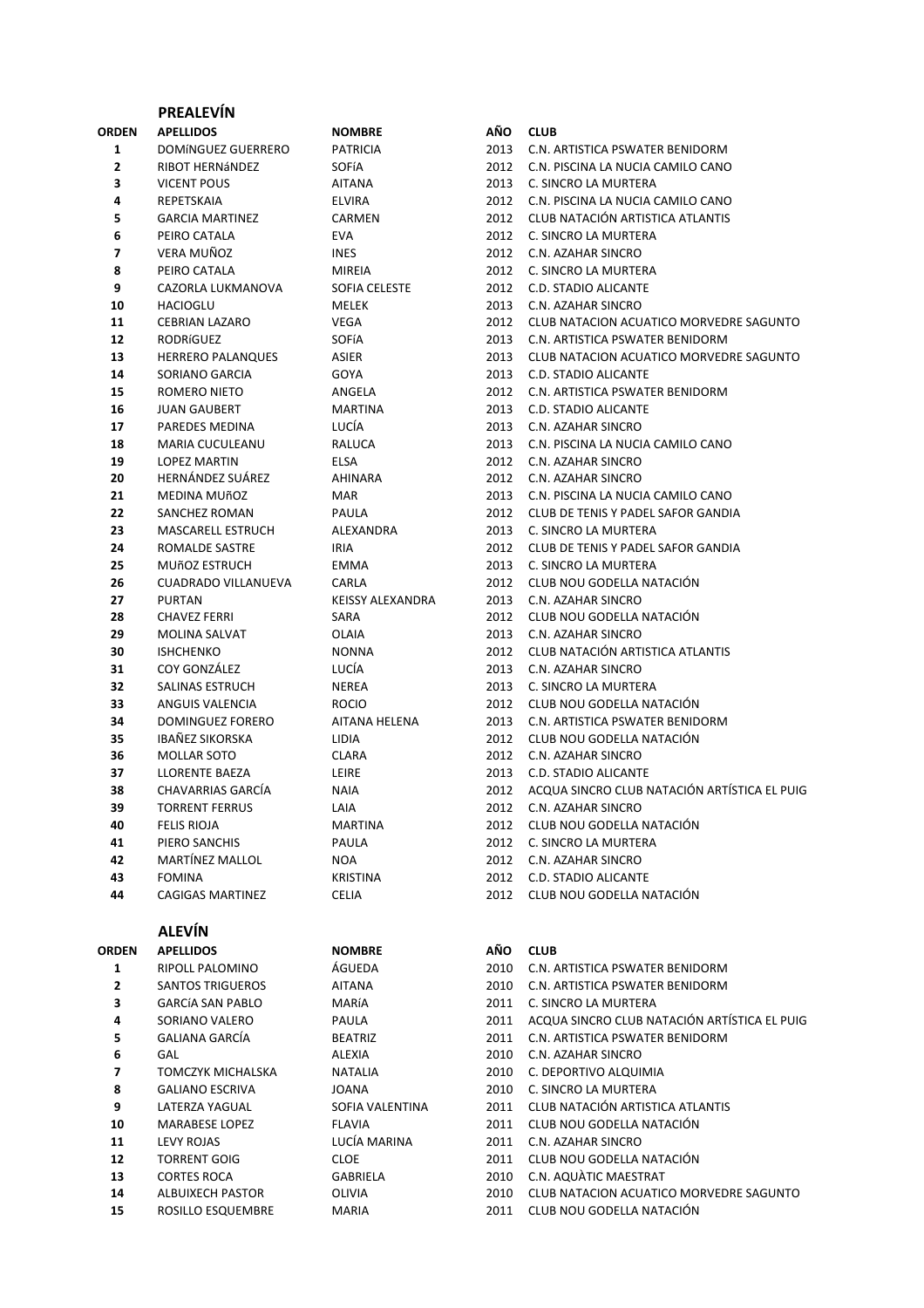| 16    | MATUTANO HRISTOVA         | INÉS                | 2010 | C.N. AZAHAR SINCRO                           |
|-------|---------------------------|---------------------|------|----------------------------------------------|
| 17    | <b>TORRENT FERRUS</b>     | <b>VERA</b>         | 2010 | C.N. AZAHAR SINCRO                           |
| 18    | AMADOR GASCO              | <b>SOFIA</b>        | 2011 | CLUB NOU GODELLA NATACIÓN                    |
| 19    | PORTER CEBRIAN            | AITANA              | 2010 | ACQUA SINCRO CLUB NATACIÓN ARTÍSTICA EL PUIG |
| 20    | <b>BARAT ROMERO</b>       | <b>SOFIA</b>        | 2010 | CLUB NOU GODELLA NATACIÓN                    |
| 21    | SORIANO SOLER             | <b>MAMEN</b>        | 2011 | CLUB NATACION ACUATICO MORVEDRE SAGUNTO      |
| 22    | MOLENDIJK                 | <b>MAXIME</b>       | 2011 | C.N. ARTISTICA PSWATER BENIDORM              |
| 23    | <b>QUEROL AMAHZOUNE</b>   | INÉS                | 2011 | C.N. AZAHAR SINCRO                           |
| 24    | LLAVERO SOLER             | <b>NIRA</b>         | 2011 | C.N. ARTISTICA PSWATER BENIDORM              |
| 25    | <b>GARCÍA SALVADOR</b>    | RUTH                | 2010 | C.N. AZAHAR SINCRO                           |
| 26    | <b>GARCÍA BIENDICHO</b>   | <b>AITANA</b>       | 2011 | C. SINCRO LA MURTERA                         |
| 27    | ORTIZ ÁLVAREZ             | CARMEN              | 2011 | CLUB NOU GODELLA NATACIÓN                    |
| 28    | CABRERA ORDOÑEZ           | ARIADNA             | 2010 | C.N. AZAHAR SINCRO                           |
| 29    | PEREZ FERNANDEZ           | CARMEN              | 2011 | CLUB NOU GODELLA NATACIÓN                    |
| 30    | <b>GOMEZ MATA</b>         | MAR                 | 2010 | C.N. AQUÀTIC MAESTRAT                        |
|       |                           |                     | 2011 |                                              |
| 31    | <b>DEVESA SOLIVERES</b>   | CARME               |      | C.N. ARTISTICA PSWATER BENIDORM              |
| 32    | VICENT GARCÍA             | PAULA               | 2010 | C.N. AZAHAR SINCRO                           |
| 33    | <b>OSORIO SANCHEZ</b>     | VALERIA             | 2010 | <b>C.D. STADIO ALICANTE</b>                  |
| 34    | <b>CARCELEN VALLES</b>    | LAURA               | 2010 | CLUB NATACION ACUATICO MORVEDRE SAGUNTO      |
| 35    | JIMENEZ HERNANDEZ         | SOFIA               | 2011 | CLUB DE TENIS Y PADEL SAFOR GANDIA           |
| 36    | <b>CHAVEZ FERRI</b>       | <b>SOFIA</b>        | 2010 | CLUB NOU GODELLA NATACIÓN                    |
| 37    | OSA FRANCH                | <b>AITANA</b>       | 2010 | C.N. AZAHAR SINCRO                           |
| 38    | SABATER WZOREK            | <b>WERONIKA</b>     | 2010 | CLUB NATACIÓN ARTISTICA ATLANTIS             |
| 39    | <b>EUGENIO CAZADOR</b>    | AINARA              | 2011 | C.N. AZAHAR SINCRO                           |
| 40    | <b>FOMINA</b>             | <b>NATALIA</b>      | 2010 | C.D. STADIO ALICANTE                         |
| 41    | <b>GARCIA CASAS</b>       | <b>ELVIRA</b>       | 2010 | CLUB NOU GODELLA NATACIÓN                    |
| 42    | <b>ESCUTIA BALLESTER</b>  | LUCÍA               | 2011 | C. DEPORTIVO ALQUIMIA                        |
| 43    | <b>VIDAL ALBA</b>         | <b>CLAUDIA</b>      | 2010 | C.N. AZAHAR SINCRO                           |
| 44    | <b>BELKHADIR GONZALEZ</b> | MIA                 | 2011 | C.D. STADIO ALICANTE                         |
| 45    | DE BRUIN                  | ALEKSANDRA KRISTINA | 2011 | CLUB NOU GODELLA NATACIÓN                    |
| 46    | AMILBURUR FERRER          | <b>ENERITZ</b>      | 2011 | C.N. ARTISTICA PSWATER BENIDORM              |
| 47    | FORTEA UNIÓN              | SALMA               | 2011 | CLUB NOU GODELLA NATACIÓN                    |
| 48    | <b>BENKIRANE NAVARRO</b>  | YASMINE             | 2011 | CLUB NOU GODELLA NATACIÓN                    |
| 49    | <b>MARTÍNEZ BLANCO</b>    | LUCIA               | 2010 | C.N. AQUATIC MAESTRAT                        |
| 50    | VAN KELST ANTOLINEZ       | <b>NOA</b>          | 2011 | C.N. ARTISTICA PSWATER BENIDORM              |
| 51    | <b>FERRER FERRER</b>      | AMELIE              | 2010 | CLUB NATACION ACUATICO MORVEDRE SAGUNTO      |
| 52    | PELLICER CREMADES         | <b>MARIA</b>        | 2010 | C. SINCRO LA MURTERA                         |
| 53    | <b>MULROY ANDRES</b>      | MAY                 | 2011 | CLUB NOU GODELLA NATACIÓN                    |
| 54    | LASTRA PERIS              | <b>NEUS</b>         | 2011 | C.N. AZAHAR SINCRO                           |
| 55    | CASCALES BOU              | ALMA                | 2011 | C.N. AZAHAR SINCRO                           |
| 56    | GOMEZ GARCÍA              | SARA                | 2011 | C. SINCRO LA MURTERA                         |
| 57    | <b>BOVER MESTRE</b>       | <b>ELISA</b>        | 2010 | <b>C.D. STADIO ALICANTE</b>                  |
| 58    | SANCHEZ DURAN             | <b>EDURNE</b>       | 2010 | C.N. AZAHAR SINCRO                           |
| 59    | <b>CORTÉS FABREGAT</b>    | <b>AITANA</b>       | 2011 | C.N. AZAHAR SINCRO                           |
| 60    | <b>VALEV VANEVA</b>       | <b>NICOL</b>        | 2011 | CLUB DE TENIS Y PADEL SAFOR GANDIA           |
| 61    | SANCHEZ SORIANO           | <b>NORAY</b>        | 2011 | C.N. AQUÀTIC MAESTRAT                        |
|       |                           |                     |      |                                              |
|       |                           |                     |      |                                              |
|       | <b>INFANTIL</b>           |                     |      |                                              |
| ORDEN | <b>APELLIDOS</b>          | <b>NOMBRE</b>       | AÑO  | <b>CLUB</b>                                  |
| 1     | IZA ALONSO                | <b>ROCIO</b>        | 2009 | CLUB NOU GODELLA NATACIÓN                    |
| 2     | <b>FERRER FORNER</b>      | CARMEN              | 2008 | CLUB NATACIÓN ARTISTICA ATLANTIS             |
| 3     | GUARDIOLA PÉREZ           | LUCIA               | 2009 | C.N. AZAHAR SINCRO                           |
| 4     | ORTEGA VICENTE            | ALICIA              | 2008 | C.N. ARTISTICA PSWATER BENIDORM              |
| 5     | <b>FABRA FAS</b>          | <b>BLANCA</b>       | 2008 | CLUB NOU GODELLA NATACIÓN                    |
| 6     | LOPEZ RUIZ                | LUCIA               | 2007 | CLUB NATACION ACUATICO MORVEDRE SAGUNTO      |
| 7     | SOBRINO CANO              | ADRIANA             | 2009 | C.D. STADIO ALICANTE                         |
| 8     | DEL MORAL REY             | SARA                | 2007 | CLUB NATACION ACUATICO MORVEDRE SAGUNTO      |
| 9     | RARENKO                   | MARIYA              | 2007 | CLUB DE TENIS Y PADEL SAFOR GANDIA           |
| 10    | MONTALVO GONZALEZ         | CLAUDIA             | 2007 | C.D. STADIO ALICANTE                         |
| 11    | <b>FORES ROCA</b>         | ELSA                | 2007 | C.N. AQUATIC MAESTRAT                        |
| 12    | SLIWINSKA                 | MILENA              | 2009 | C.D. STADIO ALICANTE                         |
| 13    | <b>GARCIA BELDA</b>       | VEGA                | 2009 | CLUB NOU GODELLA NATACIÓN                    |
| 14    | BERLOSO ROBLEDANO         | EMMA                | 2009 | CLUB NOU GODELLA NATACIÓN                    |
| 15    | SANCHEZ DE LA ROSA MORA   | <b>AITANA</b>       | 2008 | CLUB NOU GODELLA NATACIÓN                    |
| 16    | <b>BARBE DOMINGUEZ</b>    | <b>NURIA</b>        | 2007 | CLUB NOU GODELLA NATACIÓN                    |
|       |                           |                     |      |                                              |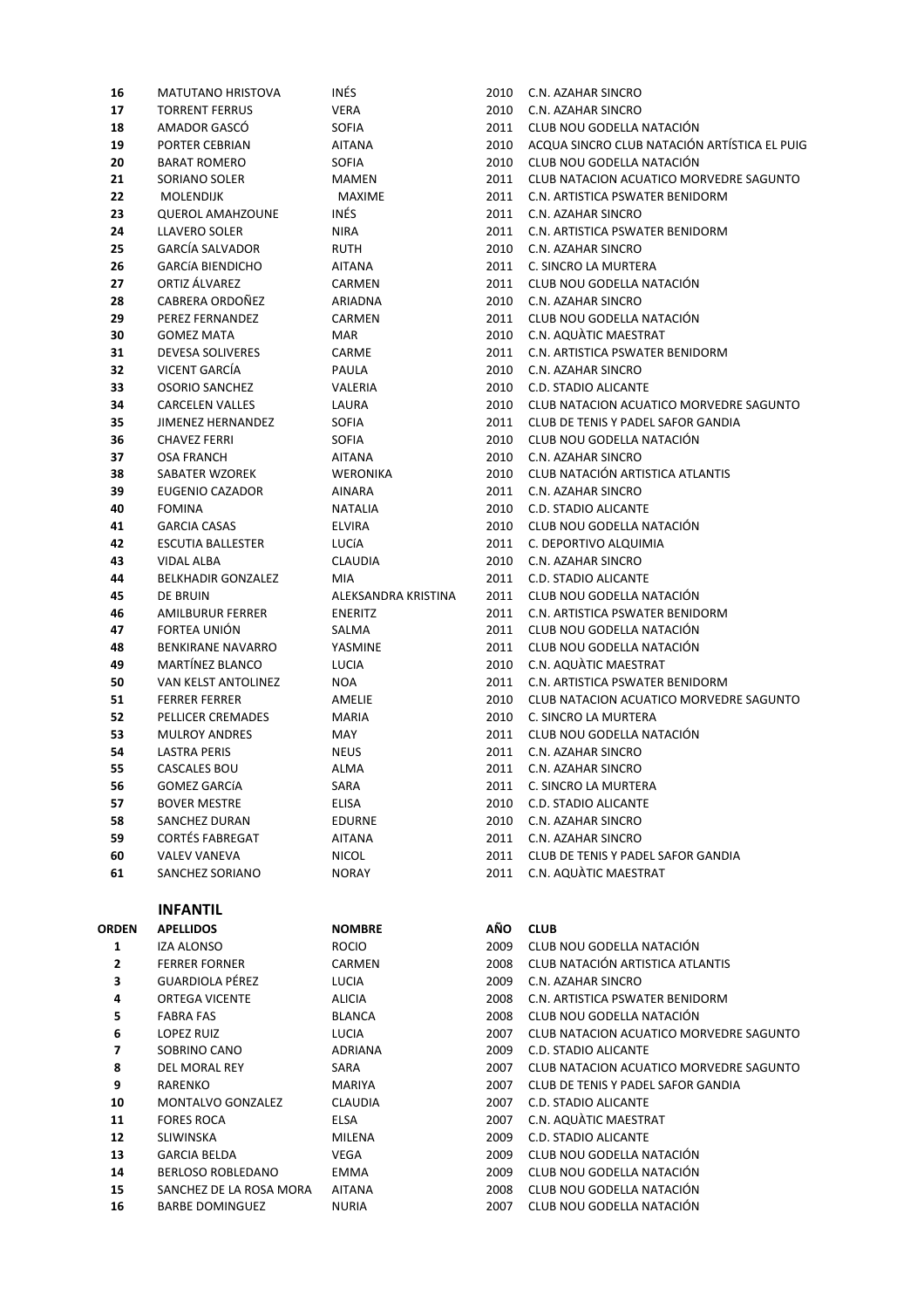| 17 | DE LA CRUZ PASCUAL         | CARLA                 | 2009 | C.D. STADIO ALICANTE                         |
|----|----------------------------|-----------------------|------|----------------------------------------------|
| 18 | <b>GALIANA CANTÓ</b>       | MARÍA                 | 2008 | C.N. PISCINA LA NUCIA CAMILO CANO            |
| 19 | <b>GONZALEZ SORIANO</b>    | RAQUEL                | 2009 | C.D. STADIO ALICANTE                         |
| 20 | SÁNCHEZ MARTIN             | ADRIANA               | 2009 | C.N. ARTISTICA PSWATER BENIDORM              |
| 21 | <b>CONEJERO PALOP</b>      | <b>PATRICIA</b>       | 2008 | CLUB NOU GODELLA NATACIÓN                    |
| 22 | <b>TRAVER RUBERT</b>       | BALMA                 | 2008 | C.N. HALIA VILA-REAL                         |
| 23 | <b>TENA LOPEZ</b>          | CARLA                 | 2009 | C.N. AZAHAR SINCRO                           |
| 24 | ALBANELL RAMIREZ           | SARA                  | 2008 | CLUB DE TENIS Y PADEL SAFOR GANDIA           |
| 25 | SANCHEZ MUNUERA            | LAURA                 | 2009 | C.D. STADIO ALICANTE                         |
| 26 | <b>MARTINEZ PUIG</b>       | RAQUEL                | 2009 | CLUB DE TENIS Y PADEL SAFOR GANDIA           |
| 27 | GARCÍA VAZQUEZ             | ALMA                  | 2007 | C.N. AQUATIC MAESTRAT                        |
| 28 | CHAPA IBARRONDO            | <b>ISABEL</b>         | 2008 | CLUB NOU GODELLA NATACIÓN                    |
| 29 | <b>DOMENECH SANZ</b>       | Mª JOSE               | 2009 | CLUB NATACIÓN ARTISTICA ATLANTIS             |
| 30 | <b>CAGIGAS MARTINEZ</b>    | ADRIANA               | 2009 | CLUB NOU GODELLA NATACIÓN                    |
| 31 | MARTÍNEZ MARTÍNEZ          | <b>MARTINA</b>        | 2007 | C.N. AQUATIC MAESTRAT                        |
| 32 | RIPOLLÉS BERNAT            | MARÍA                 | 2008 | C.N. AZAHAR SINCRO                           |
| 33 | ORTEGA BOSCH               | LEIRE                 | 2009 | CLUB DE TENIS Y PADEL SAFOR GANDIA           |
| 34 | <b>CODESO BONET</b>        | ADRIANA               | 2007 | C.D. STADIO ALICANTE                         |
| 35 | <b>MOLINA MARTINEZ</b>     | <b>BLANCA</b>         | 2007 | C.D. STADIO ALICANTE                         |
| 36 | SALVADOR BADENEAS          | ANDREA                | 2009 | C.N. AZAHAR SINCRO                           |
| 37 | PÉREZ DÍEZ                 | <b>EMMA</b>           | 2009 | C.N. PISCINA LA NUCIA CAMILO CANO            |
| 38 | PERUCHO IGUAL              | AINA                  | 2008 | CLUB NOU GODELLA NATACIÓN                    |
| 39 | ILEANA AUMITRASCU          | <b>ANDREA</b>         | 2009 | C.N. AZAHAR SINCRO                           |
| 40 | <b>MARTINEZ PUIG</b>       | <b>JUDITH</b>         | 2009 | CLUB DE TENIS Y PADEL SAFOR GANDIA           |
| 41 | BELDA VILLAR DEL SAZ       | CARLA                 | 2007 | C.D. STADIO ALICANTE                         |
| 42 | <b>FUSTER MORATAL</b>      | <b>MIREIA</b>         | 2008 | CLUB DE TENIS Y PADEL SAFOR GANDIA           |
| 43 | <b>GUBINSKA</b>            | ALEXANDRA             | 2009 | CLUB NATACIÓN ARTISTICA ATLANTIS             |
| 44 | LEREU MAZÓN                | ALBA                  | 2007 | CLUB NATACION ACUATICO MORVEDRE SAGUNTO      |
| 45 | <b>MONTES MONFORT</b>      | <b>AINHOA</b>         | 2009 | C.N. HALIA VILA-REAL                         |
| 46 | SANCHEZ SORIANO            | SARA                  | 2007 | C.N. AQUATIC MAESTRAT                        |
| 47 | PARICIO CASAMAYOR          | <b>CLAUDIA</b>        | 2007 | C.D. STADIO ALICANTE                         |
| 48 | <b>MARTIN BAZO</b>         | LUCIA                 | 2007 | <b>C.D. STADIO ALICANTE</b>                  |
| 49 | SANFRANCISCO IÑIGUEZ       | RAQUEL                | 2008 | C.D. STADIO ALICANTE                         |
| 50 | <b>GARCIA BLAY</b>         | ARIADNA               | 2007 | CLUB NATACIÓN ARTISTICA ATLANTIS             |
| 51 | <b>CHAPA IBARRONDO</b>     | <b>MARIA</b>          | 2009 | CLUB NOU GODELLA NATACIÓN                    |
| 52 | <b>RARENKO</b>             | ANNA                  | 2007 | CLUB DE TENIS Y PADEL SAFOR GANDIA           |
| 53 | BELTRÁN SIERRA             | MALENA                | 2009 | C.N. AZAHAR SINCRO                           |
| 54 | <b>MARTINEZ CHINCHILLA</b> | TERESA                | 2007 | C.D. STADIO ALICANTE                         |
| 55 | PELLICER CREMADES          | ANGELA                | 2007 | CLUB DE TENIS Y PADEL SAFOR GANDIA           |
| 56 | <b>BARRERA ORIOLA</b>      | <b>ISABEL</b>         | 2008 | ACQUA SINCRO CLUB NATACIÓN ARTÍSTICA EL PUIG |
| 57 | LOPEZ-PARRA VERDU          | AINHOA                | 2008 | C.D. STADIO ALICANTE                         |
| 58 | LOPEZ PARICIO              | MARTINA               | 2008 | CLUB NOU GODELLA NATACIÓN                    |
| 59 | <b>GONZALEZ ROMEU</b>      | VALENTINA             | 2009 | CLUB NOU GODELLA NATACIÓN                    |
| 60 | AZARLOZA MARTIN            | NEKANE                | 2008 | CLUB NOU GODELLA NATACIÓN                    |
| 61 | NAVARRO MARIN              | <b>NAIARA</b>         | 2007 | CLUB NATACION ACUATICO MORVEDRE SAGUNTO      |
| 62 | <b>BUADES SANZ</b>         | CARLOTA               | 2008 | CLUB NOU GODELLA NATACIÓN                    |
| 63 | ANGELOVA ANGELOVA          | <b>VIVIANA ANGELA</b> | 2007 | CLUB DE TENIS Y PADEL SAFOR GANDIA           |
| 64 | TERESI MARTINEZ            | PAULA                 | 2008 | CLUB NOU GODELLA NATACIÓN                    |
| 65 | ORTEGA MARTINEZ            | <b>VICTORIA</b>       | 2008 | C.D. STADIO ALICANTE                         |
| 66 | CHECA PEIRO                | ARIANA                | 2008 | C. SINCRO LA MURTERA                         |
| 67 | <b>JURADO VICENT</b>       | TERESA                | 2007 | C.N. HALIA VILA-REAL                         |
| 68 | <b>COLL BONORA</b>         | ANA                   | 2008 | C. DEPORTIVO ALQUIMIA                        |
| 69 | VALERO NUÑEZ               | YAEL                  | 2007 | C.D. STADIO ALICANTE                         |
| 70 | <b>MORILLA TORRES</b>      | BALMA                 | 2008 | C.N. AZAHAR SINCRO                           |
| 71 | RODRIGUEZ CHIMENO          | JULIA                 | 2009 | C.N. AQUATIC MAESTRAT                        |
| 72 | MORANTE CANTERA            | JULIA                 | 2009 | C.N. PISCINA LA NUCIA CAMILO CANO            |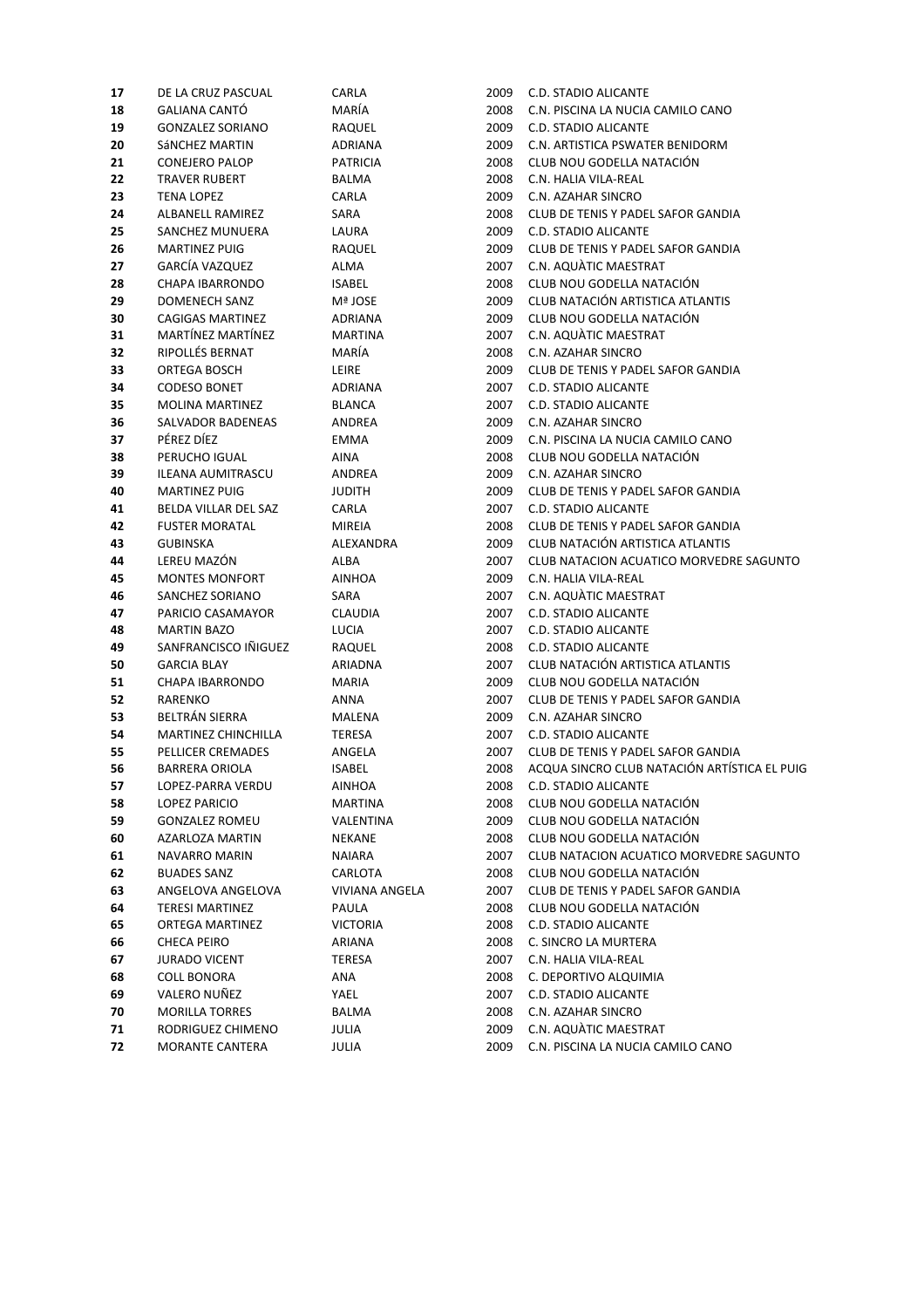#### **JUNIOR**

| ORDEN | <b>APELLIDOS</b>             | <b>NOMBRE</b>      | AÑO  | <b>CLUB</b>                                  |
|-------|------------------------------|--------------------|------|----------------------------------------------|
| 1     | <b>COMBARRO GIRONA</b>       | <b>CELIA</b>       | 2005 | C.N. PISCINA LA NUCIA CAMILO CANO            |
| 2     | SIGNES MUÑOZ                 | CARLA              | 2004 | CLUB DE TENIS Y PADEL SAFOR GANDIA           |
| 3     | <b>CRESPO SANTOSJUANES</b>   | VICTORIA           | 2005 | CLUB DE TENIS Y PADEL SAFOR GANDIA           |
| 4     | <b>MIRET TORMOS</b>          | <b>AINA</b>        | 2004 | CLUB DE TENIS Y PADEL SAFOR GANDIA           |
| 5     | <b>BARBOSA BOU</b>           | <b>AINHOA</b>      | 2004 | CLUB DE TENIS Y PADEL SAFOR GANDIA           |
| 6     | PEDRA GIL                    | CLARA              | 2005 | C.N. AZAHAR SINCRO                           |
| 7     | LARRAINZAR GIJON             | <b>EGONE MARIA</b> | 2006 | <b>C.D. STADIO ALICANTE</b>                  |
| 8     | LEON DE LA HOZ               | LUCIA              | 2005 | CLUB NOU GODELLA NATACIÓN                    |
| 9     | <b>BUENO BELERT</b>          | LAURA              | 2006 | CLUB NOU GODELLA NATACIÓN                    |
| 10    | <b>BARBERA GARCIA</b>        | <b>SOFIA</b>       | 2005 | CLUB NOU GODELLA NATACIÓN                    |
| 11    | <b>MALLEN MARTINEZ</b>       | <b>NOA</b>         | 2005 | C.N. AZAHAR SINCRO                           |
| 12    | <b>CAMARENA GARCIA</b>       | <b>ALBA</b>        | 2006 | C. SINCRO LA MURTERA                         |
| 13    | <b>ESCUDERO CAUDET</b>       | LUCIA              | 2006 | ACQUA SINCRO CLUB NATACIÓN ARTÍSTICA EL PUIG |
| 14    | <b>GOMEZ BORDERA</b>         | NATALIA            | 2005 | CLUB NATACIÓN ARTISTICA ATLANTIS             |
| 15    | <b>FERRER FORNER</b>         | <b>MIREIA</b>      | 2006 | CLUB NATACIÓN ARTISTICA ATLANTIS             |
| 16    | <b>HERNANDEZ PONS</b>        | <b>NATALIA</b>     | 2005 | CLUB NOU GODELLA NATACIÓN                    |
| 17    | CALERO CUBO                  | MALENA             | 2004 | C.N. AZAHAR SINCRO                           |
| 18    | <b>ARENAS TAMARIT</b>        | SARA               | 2006 | CLUB NATACIÓN ARTISTICA ATLANTIS             |
| 19    | <b>FUSTER MORATAL</b>        | PAULA              | 2004 | CLUB DE TENIS Y PADEL SAFOR GANDIA           |
| 20    | ORTIZ ESTRADA                | LUCÍA              | 2005 | C.N. AZAHAR SINCRO                           |
| 21    | <b>GARCIA GOMEZ</b>          | <b>MARTA</b>       | 2006 | C.N. HALIA VILA-REAL                         |
| 22    | <b>MORAL INIESTA</b>         | <b>AROA</b>        | 2006 | <b>C.D. STADIO ALICANTE</b>                  |
| 23    | <b>GARRIDO AMIGUET</b>       | LAURA              | 2004 | C.N. AZAHAR SINCRO                           |
| 24    | ORDOÑEZ DOMENECH             | PAULA              | 2004 | <b>C.D. STADIO ALICANTE</b>                  |
| 25    | <b>NAVARRO OLIVARES</b>      | <b>LUCIA</b>       | 2004 | C.D. STADIO ALICANTE                         |
| 26    | <b>MONFERRER VICENTE</b>     | <b>MARINA</b>      | 2005 | C.N. AZAHAR SINCRO                           |
| 27    | <b>SALES PONS</b>            | LUCIA              | 2005 | C.N. HALIA VILA-REAL                         |
| 28    | <b>TARRAZONA GREGORI</b>     | <b>JULIA</b>       | 2006 | CLUB DE TENIS Y PADEL SAFOR GANDIA           |
| 29    | <b>CALAHORRO MARTIN-BLAS</b> | <b>GABRIELA</b>    | 2005 | CLUB NOU GODELLA NATACIÓN                    |
| 30    | BELINCHÓN MARTÍN             | LUCÍA              | 2006 | CLUB NATACIÓN ARTISTICA ATLANTIS             |
| 31    | <b>FERNANDEZ ESCOBAR</b>     | <b>ADRIANA</b>     | 2006 | CLUB NATACIÓN ARTISTICA ATLANTIS             |
| 32    | <b>LEON SEVILLA</b>          | MARIA              | 2005 | CLUB NOU GODELLA NATACIÓN                    |
| 33    | <b>GOMEZ ROSILLO</b>         | <b>VIOLETA</b>     | 2004 | C.N. AZAHAR SINCRO                           |
| 34    | VILLENA SALVADOR             | LUNA               | 2005 | CLUB NOU GODELLA NATACIÓN                    |
| 35    | <b>ASENSI RUIZ</b>           | <b>MARTA</b>       | 2005 | CLUB NATACIÓN ARTISTICA ATLANTIS             |
| 36    | <b>MARTINEZ PUIG</b>         | <b>MARISA</b>      | 2005 | CLUB DE TENIS Y PADEL SAFOR GANDIA           |
|       |                              |                    |      |                                              |

|       | <b>SENIOR</b>    |               |       |                                    |
|-------|------------------|---------------|-------|------------------------------------|
| ORDEN | <b>APELLIDOS</b> | <b>NOMBRE</b> | AÑO.  | <b>CLUB</b>                        |
|       | PARDO WAUTERS    | AIDA          | 2002. | CLUB DE TENIS Y PADEL SAFOR GANDIA |
|       | SEVILLA SÁNCHEZ  | NEREA         | 2003  | C. DEPORTIVO ALQUIMIA              |
|       | MOLINA BADAL     | ANNA          | 2003  | C.N. AZAHAR SINCRO                 |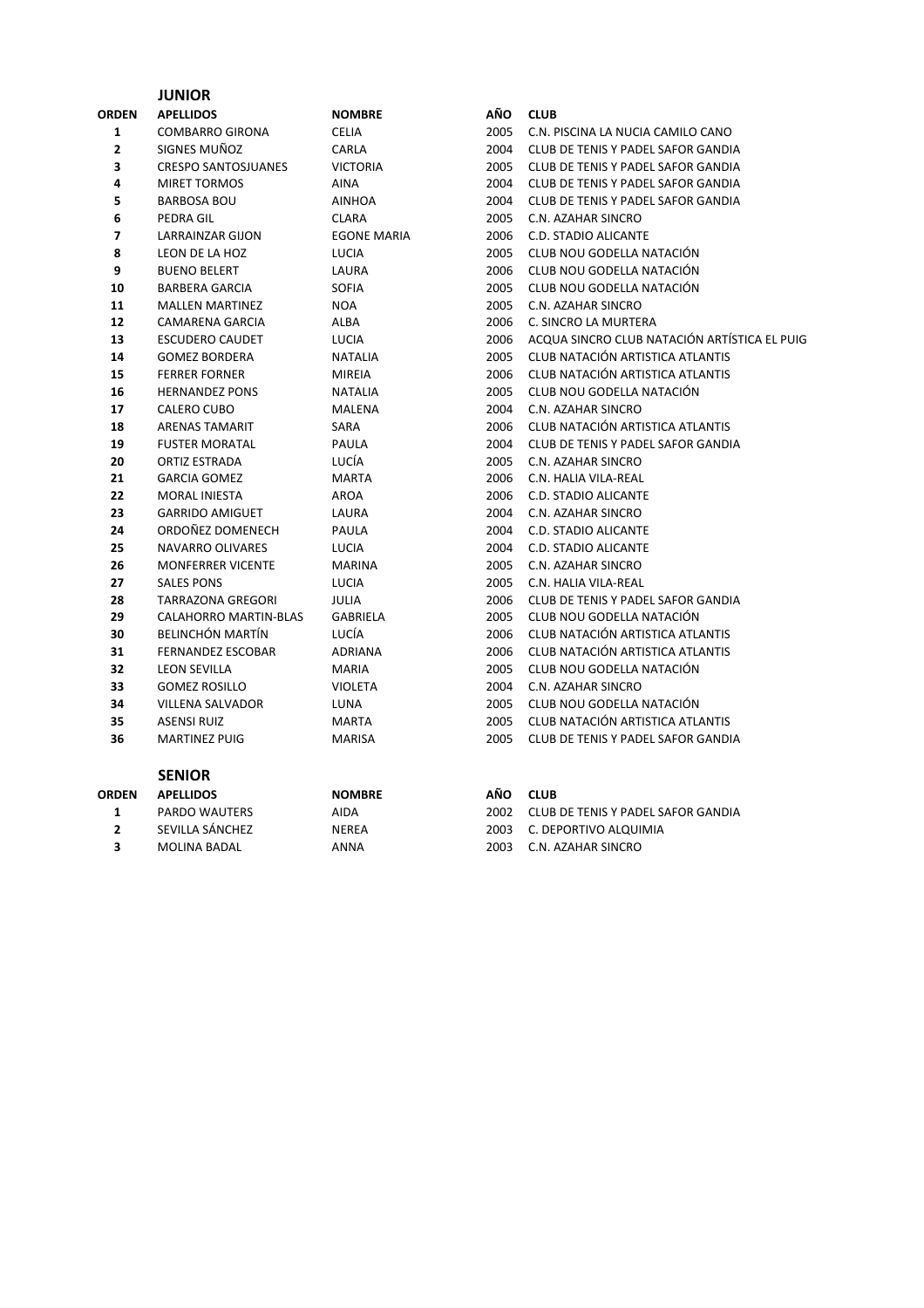

# **Orden de salida Campeonato Abierto de Promoción de Invierno a celebrar el 12 de febrero de 2022 en Alicante**

## **COMBOS BENJAMÍN**

| ORDEN        | <b>APELLIDOS</b>           | <b>NOMBRE</b>           | AÑO CLUB                               |                |
|--------------|----------------------------|-------------------------|----------------------------------------|----------------|
| $\mathbf{1}$ | <b>ESTEVE RAMON</b>        | MARÍA                   | 2014 CLUB NATACIÓN ARTISTICA ATLANTIS  | Α              |
|              | <b>BOIKO</b>               | <b>IURIIA</b>           | 2014 CLUB NATACIÓN ARTISTICA ATLANTIS  |                |
|              | LAPIETRA                   | CAMILLA                 | 2015 CLUB NATACIÓN ARTISTICA ATLANTIS  |                |
|              | LINUESA RIESCO             | SILVIA                  | 2015 CLUB NATACIÓN ARTISTICA ATLANTIS  |                |
|              | <b>MARTIN PINZON</b>       | DANIELA                 | 2015 CLUB NATACIÓN ARTISTICA ATLANTIS  |                |
|              |                            |                         |                                        |                |
| 2            | DE BRUIN TROFIMOVA         | <b>DANIELLA TATIANA</b> | 2015 CLUB NOU GODELLA NATACIÓN         | Α              |
|              | <b>FERNANDEZ LOPEZ</b>     | <b>AITANA</b>           | 2014 CLUB NOU GODELLA NATACIÓN         |                |
|              | <b>MEJIA CORREA</b>        | <b>CELESTE</b>          | 2014 CLUB NOU GODELLA NATACIÓN         |                |
|              | <b>CAMPOS CANO</b>         | CARLA                   | 2014 CLUB NOU GODELLA NATACIÓN         |                |
|              | <b>POP</b>                 | ANDRA                   | 2014 CLUB NOU GODELLA NATACIÓN         |                |
|              | PEÑO MONTERO               | JULIA                   | 2014 CLUB NOU GODELLA NATACIÓN         |                |
|              | <b>GIL GARCIA</b>          | <b>VEGA</b>             | 2014 CLUB NOU GODELLA NATACIÓN         |                |
|              | <b>COCA CHILLARON</b>      | <b>VEGA</b>             | 2014 CLUB NOU GODELLA NATACIÓN         |                |
|              | SANJUAN RUIZ               | ANE                     | 2015 CLUB NOU GODELLA NATACIÓN         |                |
|              |                            |                         |                                        |                |
| 3            | <b>BADAL VERDEGUER</b>     | NATALIA                 | 2014 C. DEPORTIVO ALQUIMIA             | Α              |
|              | <b>ESCRIHUELA GUERRERO</b> | OLIVIA                  | 2015 C. DEPORTIVO ALQUIMIA             |                |
|              | <b>GINER DAMIÁN</b>        | CARLA                   | 2014 C. DEPORTIVO ALQUIMIA             |                |
|              | <b>BOURDIN</b>             | <b>MERIEM</b>           | 2014 C. DEPORTIVO ALQUIMIA             |                |
|              | RUBIO GARCÍA               | VALERIA                 | 2014 C. DEPORTIVO ALQUIMIA             |                |
|              | MORA LAPEñA                | NOA                     | 2014 C. DEPORTIVO ALQUIMIA             |                |
|              | RUBIÓ PÉREZ                | <b>ESTELA</b>           | 2014 C. DEPORTIVO ALQUIMIA             |                |
|              |                            |                         |                                        |                |
| 4            | <b>OTS PAREDES</b>         | <b>ROCIO</b>            | 2014 C.D. STADIO ALICANTE              | A              |
|              | <b>MONTILLA MARTINEZ</b>   | <b>JULIA</b>            | 2014 C.D. STADIO ALICANTE              |                |
|              | ALBERO GONZALVEZ           | ADRIANA                 | 2015 C.D. STADIO ALICANTE              |                |
|              | SANCHO MORIL               | JOANA                   | 2015 C.D. STADIO ALICANTE              |                |
|              | <b>CAMACHO PULIDO</b>      | ANDREA CAROLINA         | 2014 C.D. STADIO ALICANTE              |                |
|              | <b>ANAYA PALLAS</b>        | OLIVIA                  | 2014 C.D. STADIO ALICANTE              |                |
|              | <b>WALLS FRONTELA</b>      | ALEJANDRA               | 2014 C.D. STADIO ALICANTE              |                |
|              | SOCORRO BELLOT             | ALEJANDRA               | 2014 C.D. STADIO ALICANTE              |                |
|              | <b>LOPEZ LLOPIS</b>        | PAULA                   | 2014 C.D. STADIO ALICANTE              |                |
|              | <b>LOPEZ GARCIA</b>        | <b>CRISTINA</b>         | 2014 C.D. STADIO ALICANTE              |                |
|              | <b>GARCIA POVEDA</b>       | CARLOTA                 | 2015 C.D. STADIO ALICANTE              | R <sub>1</sub> |
|              | <b>GUADALUPE HERNANDEZ</b> | <b>INES</b>             | 2015 C.D. STADIO ALICANTE              | R <sub>2</sub> |
|              |                            |                         |                                        |                |
| 5            | MARÍN MACHO                | GEMA                    | 2014 C.N. PISCINA LA NUCIA CAMILO CANO |                |
|              | <b>JIMENEZ ORTEGA</b>      | MARTINA                 | 2015 C.N. PISCINA LA NUCIA CAMILO CANO |                |
|              | ORTUÑO WELTERS             | <b>ALEXIA</b>           | 2014 C.N. PISCINA LA NUCIA CAMILO CANO |                |
|              | SMIGELSKYTE                | LIUCIJA                 | 2015 C.N. PISCINA LA NUCIA CAMILO CANO |                |
|              | <b>TRIFFAN</b>             | ELENA                   | 2015 C.N. PISCINA LA NUCIA CAMILO CANO |                |
|              | <b>IBÁÑEZ NARANJO</b>      | JÚLIA                   | 2015 C.N. PISCINA LA NUCIA CAMILO CANO |                |
|              | SERBANA                    | MARINA LUCÍA            | 2015 C.N. PISCINA LA NUCIA CAMILO CANO |                |
|              | RINCÓN VIZOVSKAYA          | <b>EUGENIA</b>          | 2015 C.N. PISCINA LA NUCIA CAMILO CANO |                |
|              | CASTIBLANQUE GUERRA        | EMMA                    | 2015 C.N. PISCINA LA NUCIA CAMILO CANO |                |
|              | <b>RUFO RUS</b>            | CARLA                   | 2014 C.N. PISCINA LA NUCIA CAMILO CANO |                |
|              |                            |                         |                                        |                |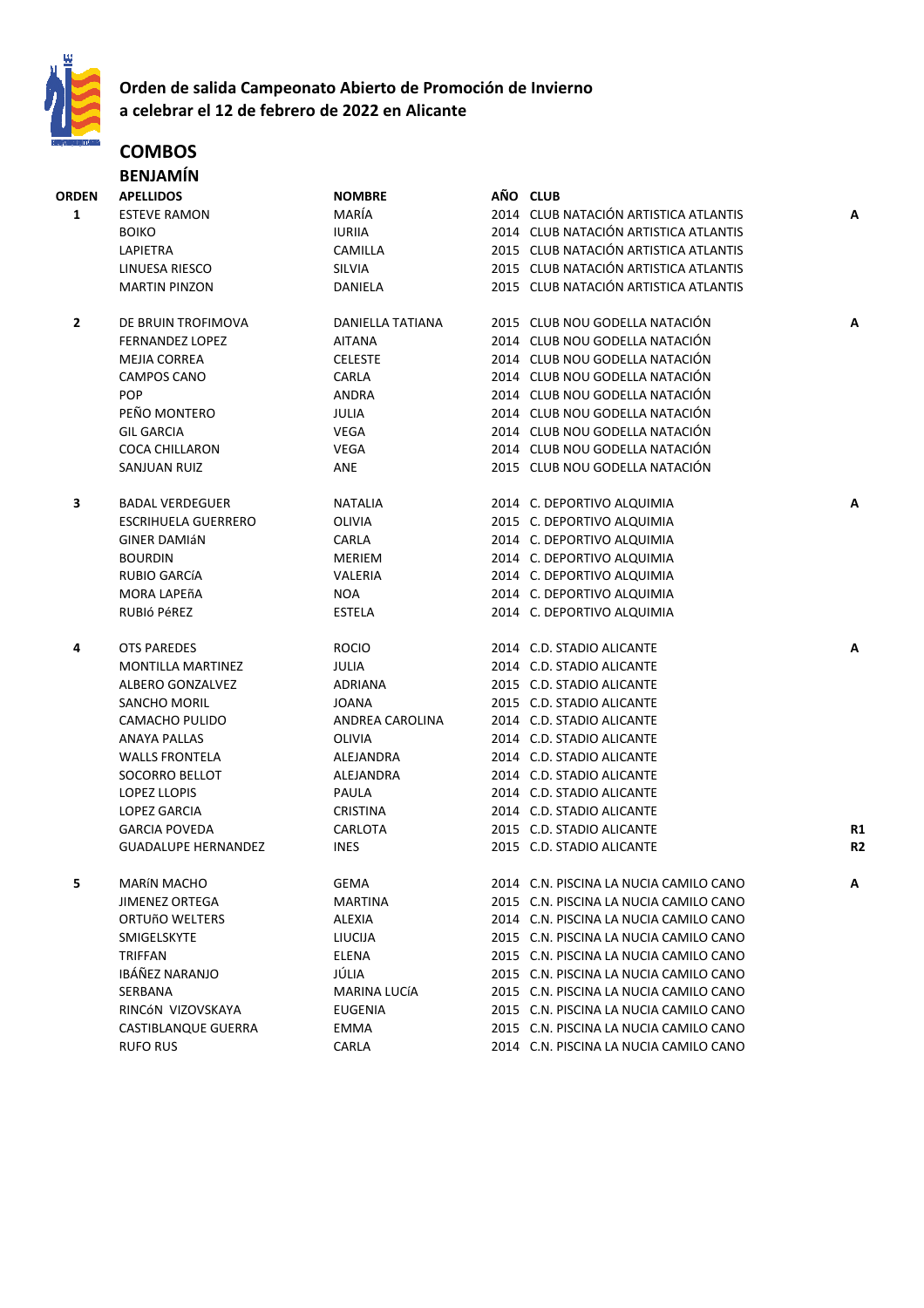# **PREALEVÍN**

| ORDEN        | <b>APELLIDOS</b>           | <b>NOMBRE</b>   | AÑO CLUB                               |                |
|--------------|----------------------------|-----------------|----------------------------------------|----------------|
| $\mathbf{1}$ | ESCRIVá GARCÍA             | <b>ALBA</b>     | 2014 C. SINCRO LA MURTERA              | A              |
|              | MASCARELL ESTRUCH          | ALEXANDRA       | 2013 C. SINCRO LA MURTERA              |                |
|              | <b>MUÑOZ ESTRUCH</b>       | <b>EMMA</b>     | 2013 C. SINCRO LA MURTERA              |                |
|              | PEIRO CATALA               | <b>MIREIA</b>   | 2012 C. SINCRO LA MURTERA              |                |
|              | PEIRO CATALA               | <b>EVA</b>      | 2012 C. SINCRO LA MURTERA              |                |
|              | PIERO SANCHIS              | PAULA           | 2012 C. SINCRO LA MURTERA              |                |
|              | SALINAS ESTRUCH            | <b>NEREA</b>    | 2013 C. SINCRO LA MURTERA              |                |
|              | <b>VICENT POUS</b>         | <b>AITANA</b>   | 2013 C. SINCRO LA MURTERA              |                |
| $\mathbf{2}$ | REPETSKAIA                 | <b>ELVIRA</b>   | 2012 C.N. PISCINA LA NUCIA CAMILO CANO | А              |
|              | REPETSKAIA                 | <b>ELENA</b>    | 2014 C.N. PISCINA LA NUCIA CAMILO CANO |                |
|              | RIBOT HERNÁNDEZ            | SOFÍA           | 2012 C.N. PISCINA LA NUCIA CAMILO CANO |                |
|              | MEDINA MUñOZ               | MAR             | 2013 C.N. PISCINA LA NUCIA CAMILO CANO |                |
|              | MARIA CUCULEANU            | <b>RALUCA</b>   | 2013 C.N. PISCINA LA NUCIA CAMILO CANO |                |
| 3            | <b>CUADRADO VILLANUEVA</b> | CARLA           | 2012 CLUB NOU GODELLA NATACIÓN         | A              |
|              | <b>FELIS RIOJA</b>         | <b>MARTINA</b>  | 2012 CLUB NOU GODELLA NATACIÓN         |                |
|              | <b>CAGIGAS MARTINEZ</b>    | <b>CELIA</b>    | 2012 CLUB NOU GODELLA NATACIÓN         |                |
|              | <b>CHAVEZ FERRI</b>        | SARA            | 2012 CLUB NOU GODELLA NATACIÓN         |                |
|              | <b>IBAÑEZ SIKORSKA</b>     | LIDIA           | 2012 CLUB NOU GODELLA NATACIÓN         |                |
|              | ANGUIS VALENCIA            | <b>ROCIO</b>    | 2012 CLUB NOU GODELLA NATACIÓN         |                |
| 4            | <b>OTS PAREDES</b>         | <b>ROCIO</b>    | 2014 C.D. STADIO ALICANTE              | А              |
|              | <b>MONTILLA MARTINEZ</b>   | <b>JULIA</b>    | 2014 C.D. STADIO ALICANTE              |                |
|              | ALBERO GONZALVEZ           | ADRIANA         | 2015 C.D. STADIO ALICANTE              |                |
|              | <b>GUADALUPE HERNANDEZ</b> | <b>INES</b>     | 2015 C.D. STADIO ALICANTE              |                |
|              | CAMACHO PULIDO             | ANDREA CAROLINA | 2014 C.D. STADIO ALICANTE              |                |
|              | <b>WALLS FRONTELA</b>      | ALEJANDRA       | 2014 C.D. STADIO ALICANTE              |                |
|              | SOCORRO BELLOT             | ALEJANDRA       | 2014 C.D. STADIO ALICANTE              |                |
|              | <b>LOPEZ LLOPIS</b>        | PAULA           | 2014 C.D. STADIO ALICANTE              |                |
|              | <b>BRAND DELGADO</b>       | MARCELA         | 2014 C.D. STADIO ALICANTE              |                |
|              | <b>GARCIA POVEDA</b>       | CARLOTA         | 2015 C.D. STADIO ALICANTE              |                |
|              | <b>LOPEZ GARCIA</b>        | <b>CRISTINA</b> | 2014 C.D. STADIO ALICANTE              | R1             |
|              | <b>SANCHO MORIL</b>        | <b>JOANA</b>    | 2015 C.D. STADIO ALICANTE              | R <sub>2</sub> |
| 5            | <b>SANZ MUSEROS</b>        | <b>EMMA</b>     | 2014 C.N. AZAHAR SINCRO                | A              |
|              | COY GONZÁLEZ               | LUCÍA           | 2013 C.N. AZAHAR SINCRO                |                |
|              | <b>HACIOGLU</b>            | MELEK           | 2013 C.N. AZAHAR SINCRO                |                |
|              | <b>GONZÁLEZ CERVERA</b>    | <b>THIAGO</b>   | 2015 C.N. AZAHAR SINCRO                |                |
|              | MARTÍNEZ MALLOL            | <b>NOA</b>      | 2012 C.N. AZAHAR SINCRO                |                |
|              | PAREDES MEDINA             | LUCÍA           | 2013 C.N. AZAHAR SINCRO                |                |
|              | <b>MOLINA SALVAT</b>       | OLAIA           | 2013 C.N. AZAHAR SINCRO                |                |
|              | <b>HERNÁNDEZ SUÁREZ</b>    | <b>AHINARA</b>  | 2012 C.N. AZAHAR SINCRO                |                |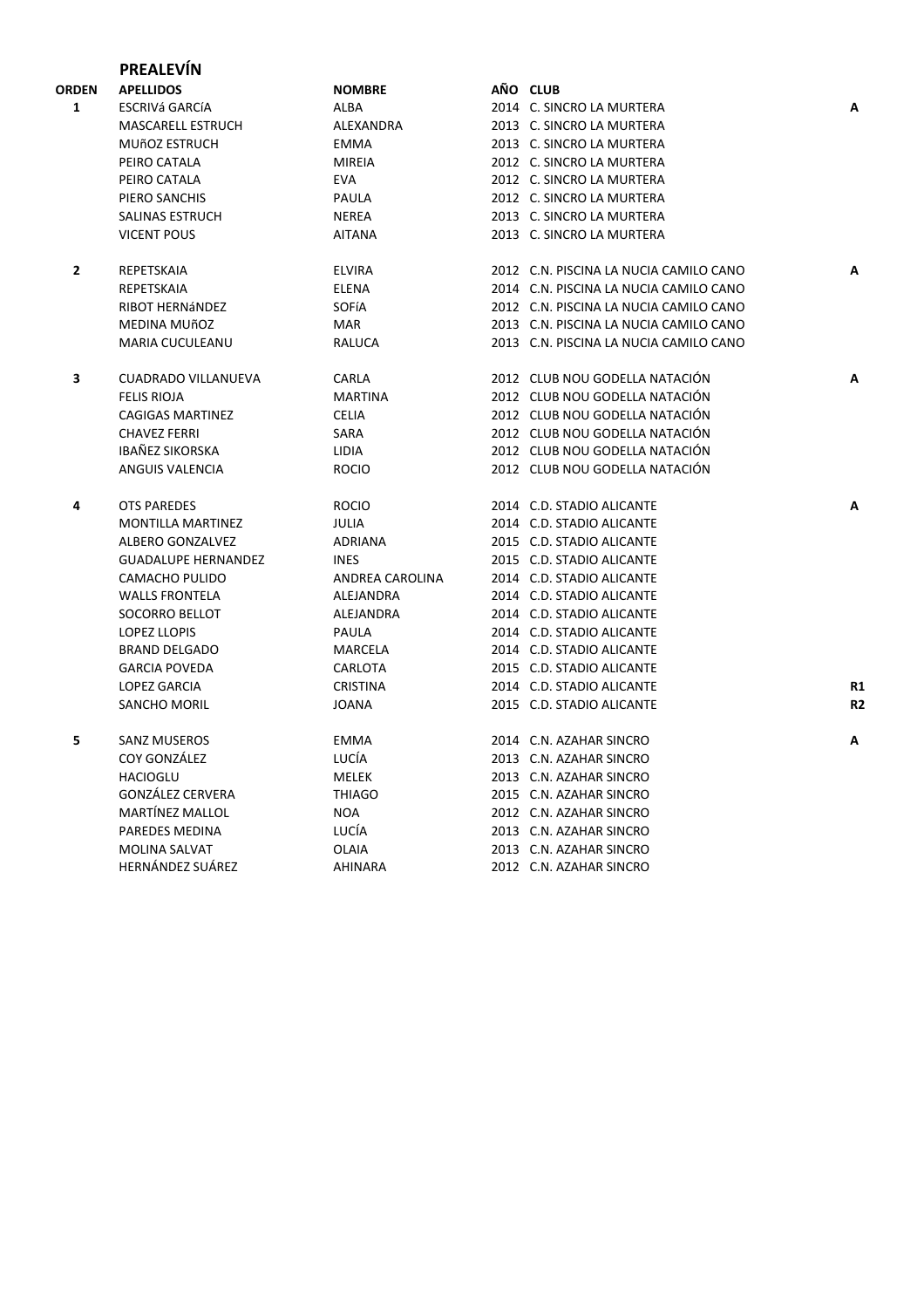|              | <b>ALEVÍN</b>             |                      |                                              |                |
|--------------|---------------------------|----------------------|----------------------------------------------|----------------|
| ORDEN        | <b>APELLIDOS</b>          | <b>NOMBRE</b>        | AÑO CLUB                                     |                |
| 1            | <b>ALBUIXECH PASTOR</b>   | OLIVIA               | 2010 CLUB NATACION ACUATICO MORVEDRE SAGUNTO | A              |
|              | <b>CARCELEN VALLES</b>    | LAURA                | 2010 CLUB NATACION ACUATICO MORVEDRE SAGUNTO |                |
|              | <b>CEBRIAN LAZARO</b>     | VEGA                 | 2012 CLUB NATACION ACUATICO MORVEDRE SAGUNTO |                |
|              | <b>FERRER FERRER</b>      | AMELIE               | 2010 CLUB NATACION ACUATICO MORVEDRE SAGUNTO |                |
|              | <b>HERRERO PALANQUES</b>  | ASIER                | 2013 CLUB NATACION ACUATICO MORVEDRE SAGUNTO |                |
|              | SORIANO SOLER             | MAMEN                | 2011 CLUB NATACION ACUATICO MORVEDRE SAGUNTO |                |
| $\mathbf{2}$ | <b>SANCHEZ DURAN</b>      | <b>EDURNE</b>        | 2010 C.N. AZAHAR SINCRO                      | A              |
|              | EUGENIO CAZADOR           | <b>AINARA</b>        | 2011 C.N. AZAHAR SINCRO                      |                |
|              | VERA MUÑOZ                | <b>INES</b>          | 2012 C.N. AZAHAR SINCRO                      |                |
|              | <b>LEVY ROJAS</b>         | LUCÍA MARINA         | 2011 C.N. AZAHAR SINCRO                      |                |
|              | <b>GARCÍA SALVADOR</b>    | <b>RUTH</b>          | 2010 C.N. AZAHAR SINCRO                      |                |
|              | CABRERA ORDOÑEZ           | ARIADNA              | 2010 C.N. AZAHAR SINCRO                      |                |
|              | <b>LASTRA PERIS</b>       | <b>NEUS</b>          | 2011 C.N. AZAHAR SINCRO                      |                |
|              | VIDAL ALBA                | <b>CLAUDIA</b>       | 2010 C.N. AZAHAR SINCRO                      |                |
|              | <b>TORRENT FERRUS</b>     | <b>VERA</b>          | 2010 C.N. AZAHAR SINCRO                      |                |
|              | <b>TORRENT FERRUS</b>     | LAIA                 | 2012 C.N. AZAHAR SINCRO                      |                |
|              | <b>CORTÉS FABREGAT</b>    | <b>AITANA</b>        | 2011 C.N. AZAHAR SINCRO                      | R1             |
|              | <b>MATUTANO HRISTOVA</b>  | INÉS                 | 2010 C.N. AZAHAR SINCRO                      | R <sub>2</sub> |
| 3            | <b>MARABESE LOPEZ</b>     | <b>FLAVIA</b>        | 2011 CLUB NOU GODELLA NATACIÓN               | A              |
|              | <b>MULROY ANDRES</b>      | <b>MAY</b>           | 2011 CLUB NOU GODELLA NATACIÓN               |                |
|              | <b>DE BRUIN</b>           | ALEKSANDRA KRISTINA  | 2011 CLUB NOU GODELLA NATACIÓN               |                |
|              | <b>BENKIRANE NAVARRO</b>  | YASMINE              | 2011 CLUB NOU GODELLA NATACIÓN               |                |
|              | <b>TORRENT GOIG</b>       | <b>CLOE</b>          | 2011 CLUB NOU GODELLA NATACIÓN               |                |
|              | FORTEA UNIÓN              | SALMA                | 2011 CLUB NOU GODELLA NATACIÓN               |                |
|              | ROSILLO ESQUEMBRE         | <b>MARIA</b>         | 2011 CLUB NOU GODELLA NATACIÓN               |                |
|              | AMADOR GASCÓ              | <b>SOFIA</b>         | 2011 CLUB NOU GODELLA NATACIÓN               |                |
|              | ORTIZ ÁLVAREZ             | CARMEN               | 2011 CLUB NOU GODELLA NATACIÓN               |                |
|              | <b>GARCIA CASAS</b>       | <b>ELVIRA</b>        | 2010 CLUB NOU GODELLA NATACIÓN               |                |
|              | PEREZ FERNANDEZ           | CARMEN               | 2011 CLUB NOU GODELLA NATACIÓN               | R1             |
|              | <b>BARAT ROMERO</b>       | <b>SOFIA</b>         | 2010 CLUB NOU GODELLA NATACIÓN               | R <sub>2</sub> |
| 4            | <b>FOMINA</b>             | NATALIA              | 2010 C.D. STADIO ALICANTE                    | Α              |
|              | <b>FOMINA</b>             | <b>KRISTINA</b>      | 2012 C.D. STADIO ALICANTE                    |                |
|              | <b>OSORIO SANCHEZ</b>     | VALERIA              | 2010 C.D. STADIO ALICANTE                    |                |
|              | <b>BELKHADIR GONZALEZ</b> | MIA                  | 2011 C.D. STADIO ALICANTE                    |                |
|              | LLORENTE BAEZA            | LEIRE                | 2013 C.D. STADIO ALICANTE                    |                |
|              | CAZORLA LUKMANOVA         | <b>SOFIA CELESTE</b> | 2012 C.D. STADIO ALICANTE                    |                |
|              | SORIANO GARCIA            | GOYA                 | 2013 C.D. STADIO ALICANTE                    |                |
|              | <b>JUAN GAUBERT</b>       | MARTINA              | 2013 C.D. STADIO ALICANTE                    |                |
|              | <b>INFANTIL</b>           |                      |                                              |                |
| ORDEN        | <b>APELLIDOS</b>          | <b>NOMBRE</b>        | AÑO CLUB                                     |                |
| $\mathbf{1}$ | <b>SANCHEZ DURAN</b>      | <b>EDURNE</b>        | 2010 C.N. AZAHAR SINCRO                      | А              |
|              | <b>TENA LOPEZ</b>         | CARLA                | 2009 C.N. AZAHAR SINCRO                      |                |
|              | <b>GUARDIOLA PÉREZ</b>    | LUCIA                | 2009 C.N. AZAHAR SINCRO                      |                |
|              | <b>OSA FRANCH</b>         | AITANA               | 2010 C.N. AZAHAR SINCRO                      |                |
|              | <b>MATUTANO HRISTOVA</b>  | INÉS                 | 2010 C.N. AZAHAR SINCRO                      |                |
|              | SALVADOR BADENEAS         | ANDREA               | 2009 C.N. AZAHAR SINCRO                      |                |
|              | VICENT GARCÍA             | PAULA                | 2010 C.N. AZAHAR SINCRO                      |                |
|              | BELTRÁN SIERRA            | MALENA               | 2009 C.N. AZAHAR SINCRO                      |                |
|              | <b>MORILLA TORRES</b>     | BALMA                | 2008 C.N. AZAHAR SINCRO                      |                |
|              | <b>ILEANA AUMITRASCU</b>  | ANDREA               | 2009 C.N. AZAHAR SINCRO                      |                |
|              | RIPOLLÉS BERNAT           | MARÍA                | 2008 C.N. AZAHAR SINCRO                      | R1             |
|              | CABRERA ORDOÑEZ           | ARIADNA              | 2010 C.N. AZAHAR SINCRO                      | R <sub>2</sub> |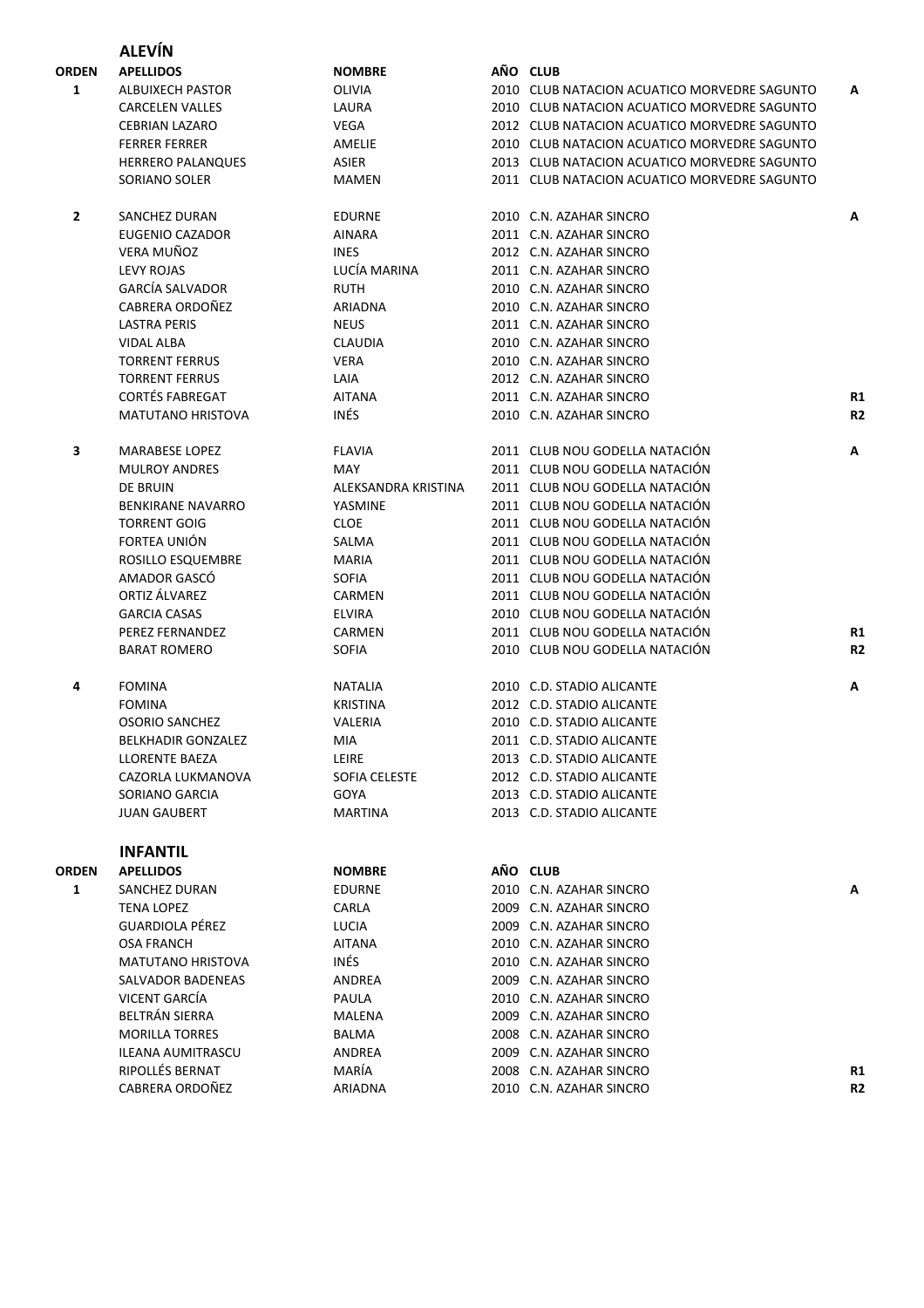| $\mathbf{2}$ | ALBANELL RAMIREZ         | SARA                     | 2008 CLUB DE TENIS Y PADEL SAFOR GANDIA | А              |
|--------------|--------------------------|--------------------------|-----------------------------------------|----------------|
|              | ANGELOVA ANGELOVA        | <b>VIVIANA ANGELA</b>    | 2007 CLUB DE TENIS Y PADEL SAFOR GANDIA |                |
|              | <b>FUSTER MORATAL</b>    | <b>MIREIA</b>            | 2008 CLUB DE TENIS Y PADEL SAFOR GANDIA |                |
|              | <b>MARTINEZ PUIG</b>     | JUDITH                   | 2009 CLUB DE TENIS Y PADEL SAFOR GANDIA |                |
|              | <b>MARTINEZ PUIG</b>     | RAQUEL                   | 2009 CLUB DE TENIS Y PADEL SAFOR GANDIA |                |
|              | ORTEGA BOSCH             | LEIRE                    | 2009 CLUB DE TENIS Y PADEL SAFOR GANDIA |                |
|              | PELLICER CREMADES        | ANGELA                   | 2007 CLUB DE TENIS Y PADEL SAFOR GANDIA |                |
|              | RARENKO                  | <b>MARIYA</b>            | 2007 CLUB DE TENIS Y PADEL SAFOR GANDIA |                |
|              | RARENKO                  | ANNA                     | 2007 CLUB DE TENIS Y PADEL SAFOR GANDIA |                |
|              |                          |                          |                                         |                |
| 3            | <b>CORTES ROCA</b>       | <b>GABRIELA</b>          | 2010 C.N. AQUÀTIC MAESTRAT              | Α              |
|              | <b>FORES ROCA</b>        | <b>ELSA</b>              | 2007 C.N. AQUÀTIC MAESTRAT              |                |
|              | GARCÍA VAZQUEZ           | ALMA                     | 2007 C.N. AQUATIC MAESTRAT              |                |
|              | <b>GOMEZ MATA</b>        | MAR                      | 2010 C.N. AQUATIC MAESTRAT              |                |
|              | MARTÍNEZ BLANCO          | <b>LUCIA</b>             | 2010 C.N. AQUÀTIC MAESTRAT              |                |
|              | MARTÍNEZ MARTÍNEZ        | <b>MARTINA</b>           | 2007 C.N. AQUATIC MAESTRAT              |                |
|              | RODRIGUEZ CHIMENO        | JULIA                    | 2009 C.N. AQUATIC MAESTRAT              |                |
|              | SANCHEZ SORIANO          | <b>NORAY</b>             | 2011 C.N. AQUÀTIC MAESTRAT              |                |
|              | SANCHEZ SORIANO          | SARA                     | 2007 C.N. AQUÀTIC MAESTRAT              |                |
|              |                          |                          |                                         |                |
| 4            | <b>BARBE DOMINGUEZ</b>   | <b>NURIA</b>             | 2007 CLUB NOU GODELLA NATACIÓN          | А              |
|              | <b>CONEJERO PALOP</b>    | <b>PATRICIA</b>          | 2008 CLUB NOU GODELLA NATACIÓN          |                |
|              | <b>AZARLOZA MARTIN</b>   | NEKANE                   | 2008 CLUB NOU GODELLA NATACIÓN          |                |
|              | PERUCHO IGUAL            | <b>AINA</b>              | 2008 CLUB NOU GODELLA NATACIÓN          |                |
|              | <b>CHAPA IBARRONDO</b>   | <b>ISABEL</b>            | 2008 CLUB NOU GODELLA NATACIÓN          |                |
|              | <b>FABRA FAS</b>         | <b>BLANCA</b>            | 2008 CLUB NOU GODELLA NATACIÓN          |                |
|              | SANCHEZ DE LA ROSA MORA  | <b>AITANA</b>            | 2008 CLUB NOU GODELLA NATACIÓN          |                |
|              | <b>TERESI MARTINEZ</b>   | PAULA                    | 2008 CLUB NOU GODELLA NATACIÓN          |                |
|              | <b>LOPEZ PARICIO</b>     | <b>MARTINA</b>           | 2008 CLUB NOU GODELLA NATACIÓN          |                |
|              | <b>BUADES SANZ</b>       | CARLOTA                  | 2008 CLUB NOU GODELLA NATACIÓN          |                |
|              |                          |                          |                                         |                |
| 5            | LOPEZ-PARRA VERDU        | AINHOA                   | 2008 C.D. STADIO ALICANTE               | Α              |
|              | SANFRANCISCO IÑIGUEZ     | RAQUEL                   | 2008 C.D. STADIO ALICANTE               |                |
|              | MONTALVO GONZALEZ        | <b>CLAUDIA</b>           | 2007 C.D. STADIO ALICANTE               |                |
|              | PARICIO CASAMAYOR        | CLAUDIA                  | 2007 C.D. STADIO ALICANTE               |                |
|              | <b>MARTIN BAZO</b>       | LUCIA                    | 2007 C.D. STADIO ALICANTE               |                |
|              | <b>GONZALEZ SORIANO</b>  | RAQUEL                   | 2009 C.D. STADIO ALICANTE               |                |
|              | <b>SLIWINSKA</b>         | MILENA                   | 2009 C.D. STADIO ALICANTE               |                |
|              | VALERO NUÑEZ             | YAEL                     | 2007 C.D. STADIO ALICANTE               |                |
|              | <b>BOVER MESTRE</b>      | ELISA                    | 2010 C.D. STADIO ALICANTE               |                |
|              | DE LA CRUZ PASCUAL       | CARLA                    | 2009 C.D. STADIO ALICANTE               |                |
|              | <b>ORTEGA MARTINEZ</b>   | <b>VICTORIA</b>          | 2008 C.D. STADIO ALICANTE               | R <sub>1</sub> |
|              |                          |                          |                                         |                |
| 6            | <b>GARCIA BELDA</b>      | VEGA                     | 2009 CLUB NOU GODELLA NATACIÓN          | В              |
|              | CAGIGAS MARTINEZ         | <b>ADRIANA</b>           | 2009 CLUB NOU GODELLA NATACIÓN          |                |
|              | <b>BERLOSO ROBLEDANO</b> | <b>EMMA</b>              | 2009 CLUB NOU GODELLA NATACIÓN          |                |
|              | <b>GONZALEZ ROMEU</b>    | VALENTINA                | 2009 CLUB NOU GODELLA NATACIÓN          |                |
|              |                          |                          | 2009 CLUB NOU GODELLA NATACIÓN          |                |
|              | <b>CHAPA IBARRONDO</b>   | MARIA                    |                                         |                |
|              | <b>IZA ALONSO</b>        | <b>ROCIO</b>             | 2009 CLUB NOU GODELLA NATACIÓN          |                |
|              | <b>JUNIOR</b>            |                          |                                         |                |
| ORDEN        | <b>APELLIDOS</b>         |                          | AÑO CLUB                                |                |
| 1            | CODESO BONET             | <b>NOMBRE</b><br>ADRIANA | 2007 C.D. STADIO ALICANTE               | В              |
|              |                          |                          |                                         |                |
|              | MARTINEZ CHINCHILLA      | TERESA                   | 2007 C.D. STADIO ALICANTE               |                |
|              | LARRAINZAR GIJON         | <b>EGONE MARIA</b>       | 2006 C.D. STADIO ALICANTE               |                |
|              | <b>MOLINA MARTINEZ</b>   | BLANCA                   | 2007 C.D. STADIO ALICANTE               |                |
|              | BELDA VILLAR DEL SAZ     | CARLA                    | 2007 C.D. STADIO ALICANTE               |                |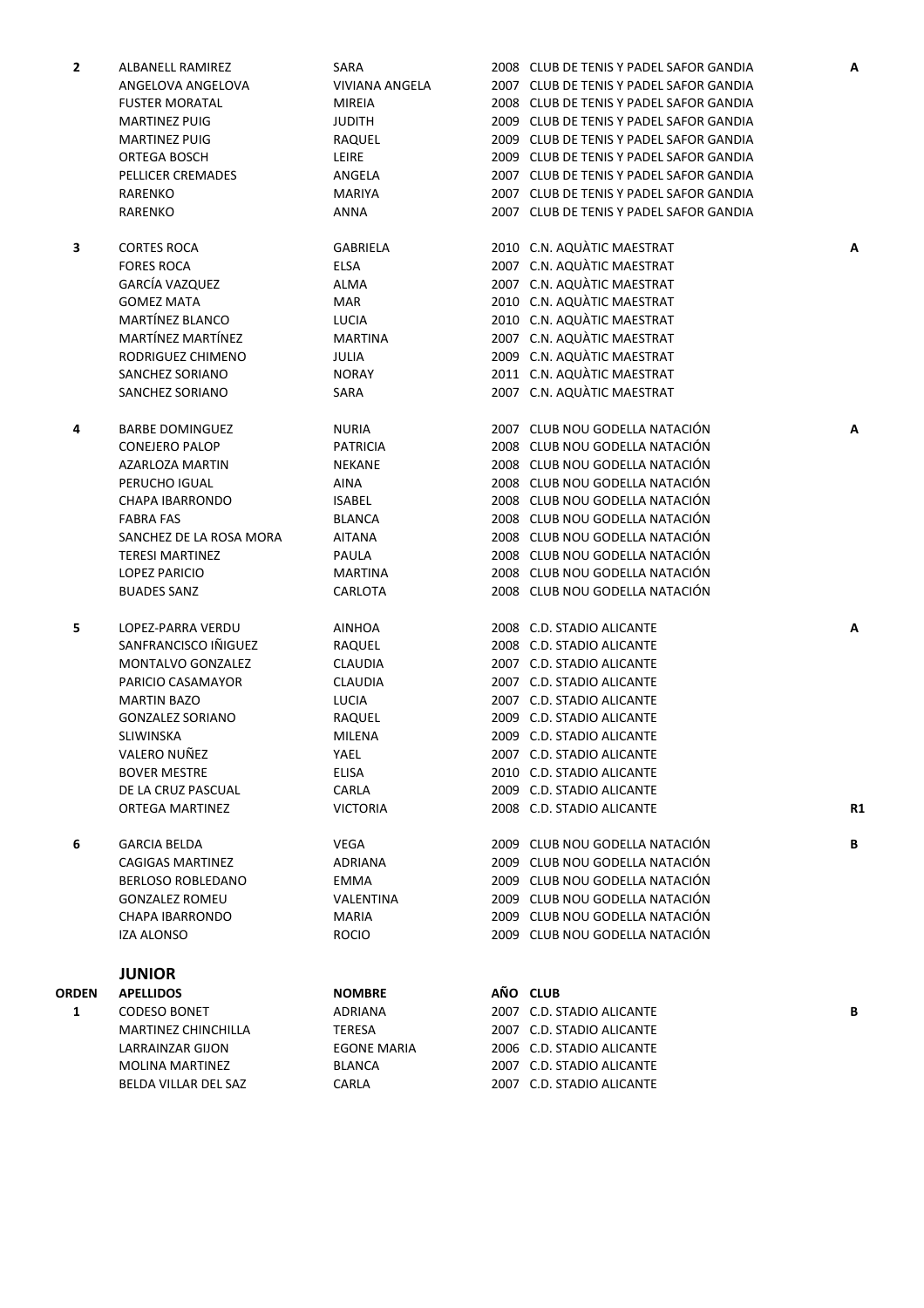| 2 | <b>GARRIDO AMIGUET</b>     | LAURA                 | 2004 C.N. AZAHAR SINCRO                 | Α |
|---|----------------------------|-----------------------|-----------------------------------------|---|
|   | CALERO CUBO                | MALENA                | 2004 C.N. AZAHAR SINCRO                 |   |
|   | <b>PEDRA GIL</b>           | <b>CLARA</b>          | 2005 C.N. AZAHAR SINCRO                 |   |
|   | <b>MONFERRER VICENTE</b>   | <b>MARINA</b>         | 2005 C.N. AZAHAR SINCRO                 |   |
|   | <b>GOMEZ ROSILLO</b>       | <b>VIOLETA</b>        | 2004 C.N. AZAHAR SINCRO                 |   |
|   | ORTIZ ESTRADA              | LUCÍA                 | 2005 C.N. AZAHAR SINCRO                 |   |
|   | <b>MALLEN MARTINEZ</b>     | <b>NOA</b>            | 2005 C.N. AZAHAR SINCRO                 |   |
|   |                            |                       |                                         |   |
| 3 | ANGELOVA ANGELOVA          | <b>VIVIANA ANGELA</b> | 2007 CLUB DE TENIS Y PADEL SAFOR GANDIA | Α |
|   | <b>BARBOSA BOU</b>         | <b>AINHOA</b>         | 2004 CLUB DE TENIS Y PADEL SAFOR GANDIA |   |
|   | <b>CRESPO SANTOSJUANES</b> | <b>VICTORIA</b>       | 2005 CLUB DE TENIS Y PADEL SAFOR GANDIA |   |
|   | <b>FUSTER MORATAL</b>      | PAULA                 | 2004 CLUB DE TENIS Y PADEL SAFOR GANDIA |   |
|   | <b>MARTINEZ PUIG</b>       | <b>MARISA</b>         | 2005 CLUB DE TENIS Y PADEL SAFOR GANDIA |   |
|   | <b>MIRET TORMOS</b>        | <b>AINA</b>           | 2004 CLUB DE TENIS Y PADEL SAFOR GANDIA |   |
|   | SIGNES MUÑOZ               | CARLA                 | 2004 CLUB DE TENIS Y PADEL SAFOR GANDIA |   |
|   | <b>TARRAZONA GREGORI</b>   | JULIA                 | 2006 CLUB DE TENIS Y PADEL SAFOR GANDIA |   |
|   |                            |                       |                                         |   |
| 4 | DOMENECH SANZ              | Mª JOSE               | 2009 CLUB NATACIÓN ARTISTICA ATLANTIS   | A |
|   | <b>ASENSI RUIZ</b>         | <b>MARTA</b>          | 2005 CLUB NATACIÓN ARTISTICA ATLANTIS   |   |
|   | <b>GOMEZ BORDERA</b>       | <b>NATALIA</b>        | 2005 CLUB NATACIÓN ARTISTICA ATLANTIS   |   |
|   | <b>FERRER FORNER</b>       | <b>MIREIA</b>         | 2006 CLUB NATACIÓN ARTISTICA ATLANTIS   |   |
|   | <b>ARENAS TAMARIT</b>      | SARA                  | 2006 CLUB NATACIÓN ARTISTICA ATLANTIS   |   |
|   | <b>BELINCHÓN MARTÍN</b>    | LUCÍA                 | 2006 CLUB NATACIÓN ARTISTICA ATLANTIS   |   |
|   | <b>FERNANDEZ ESCOBAR</b>   | <b>ADRIANA</b>        | 2006 CLUB NATACIÓN ARTISTICA ATLANTIS   |   |
|   | <b>GARCIA BLAY</b>         | ARIADNA               | 2007 CLUB NATACIÓN ARTISTICA ATLANTIS   |   |
|   | <b>FERRER FORNER</b>       | CARMEN                | 2008 CLUB NATACIÓN ARTISTICA ATLANTIS   |   |
|   | <b>GUBINSKA</b>            | ALEXANDRA             | 2009 CLUB NATACIÓN ARTISTICA ATLANTIS   |   |
|   |                            |                       |                                         |   |
| 5 | <b>HERNANDEZ PONS</b>      | <b>NATALIA</b>        | 2005 CLUB NOU GODELLA NATACIÓN          | A |
|   | LEON DE LA HOZ             | <b>LUCIA</b>          | 2005 CLUB NOU GODELLA NATACIÓN          |   |
|   | VILLENA SALVADOR           | LUNA                  | 2005 CLUB NOU GODELLA NATACIÓN          |   |
|   | <b>BUENO BELERT</b>        | LAURA                 | 2006 CLUB NOU GODELLA NATACIÓN          |   |
|   | <b>BARBERA GARCIA</b>      | <b>SOFIA</b>          | 2005 CLUB NOU GODELLA NATACIÓN          |   |
|   | <b>LEON SEVILLA</b>        | MARIA                 | 2005 CLUB NOU GODELLA NATACIÓN          |   |
|   | <b>LOPEZ PARICIO</b>       | <b>MARTINA</b>        | 2008 CLUB NOU GODELLA NATACIÓN          |   |
|   | <b>BUADES SANZ</b>         | CARLOTA               | 2008 CLUB NOU GODELLA NATACIÓN          |   |
|   | CALAHORRO MARTIN-BLAS      | <b>GABRIELA</b>       | 2005 CLUB NOU GODELLA NATACIÓN          |   |
|   |                            |                       |                                         |   |
| 6 | LOPEZ-PARRA VERDU          | <b>AINHOA</b>         | 2008 C.D. STADIO ALICANTE               |   |
|   | SANFRANCISCO IÑIGUEZ       | RAQUEL                | 2008 C.D. STADIO ALICANTE               |   |
|   | <b>MONTALVO GONZALEZ</b>   | <b>CLAUDIA</b>        | 2007 C.D. STADIO ALICANTE               |   |
|   | PARICIO CASAMAYOR          | CLAUDIA               | 2007 C.D. STADIO ALICANTE               |   |
|   | <b>MARTIN BAZO</b>         | LUCIA                 | 2007 C.D. STADIO ALICANTE               |   |
|   | <b>GONZALEZ SORIANO</b>    | RAQUEL                | 2009 C.D. STADIO ALICANTE               |   |
|   | <b>SLIWINSKA</b>           | <b>MILENA</b>         | 2009 C.D. STADIO ALICANTE               |   |
|   | VALERO NUÑEZ               | YAEL                  | 2007 C.D. STADIO ALICANTE               |   |
|   | <b>ORTEGA MARTINEZ</b>     | <b>VICTORIA</b>       | 2008 C.D. STADIO ALICANTE               |   |
|   | DE LA CRUZ PASCUAL         | CARLA                 | 2009 C.D. STADIO ALICANTE               |   |
|   |                            |                       |                                         |   |

|              | <b>SENIOR</b>              |                 |                                         |   |
|--------------|----------------------------|-----------------|-----------------------------------------|---|
| <b>ORDEN</b> | <b>APELLIDOS</b>           | <b>NOMBRE</b>   | AÑO CLUB                                |   |
|              | ANGELOVA ANGELOVA          | VIVIANA ANGELA  | 2007 CLUB DE TENIS Y PADEL SAFOR GANDIA | Α |
|              | BARBOSA BOU                | AINHOA          | 2004 CLUB DE TENIS Y PADEL SAFOR GANDIA |   |
|              | <b>CRESPO SANTOSJUANES</b> | <b>VICTORIA</b> | 2005 CLUB DE TENIS Y PADEL SAFOR GANDIA |   |
|              | <b>FUSTER MORATAL</b>      | PAULA           | 2004 CLUB DE TENIS Y PADEL SAFOR GANDIA |   |
|              | MARTINEZ PUIG              | MARISA          | 2005 CLUB DE TENIS Y PADEL SAFOR GANDIA |   |
|              | MIRET TORMOS               | AINA            | 2004 CLUB DE TENIS Y PADEL SAFOR GANDIA |   |
|              | PARDO WAUTERS              | AIDA            | 2002 CLUB DE TENIS Y PADEL SAFOR GANDIA |   |
|              | SIGNES MUÑOZ               | CARLA           | 2004 CLUB DE TENIS Y PADEL SAFOR GANDIA |   |
|              | TARRAZONA GREGORI          | JULIA           | 2006 CLUB DE TENIS Y PADEL SAFOR GANDIA |   |